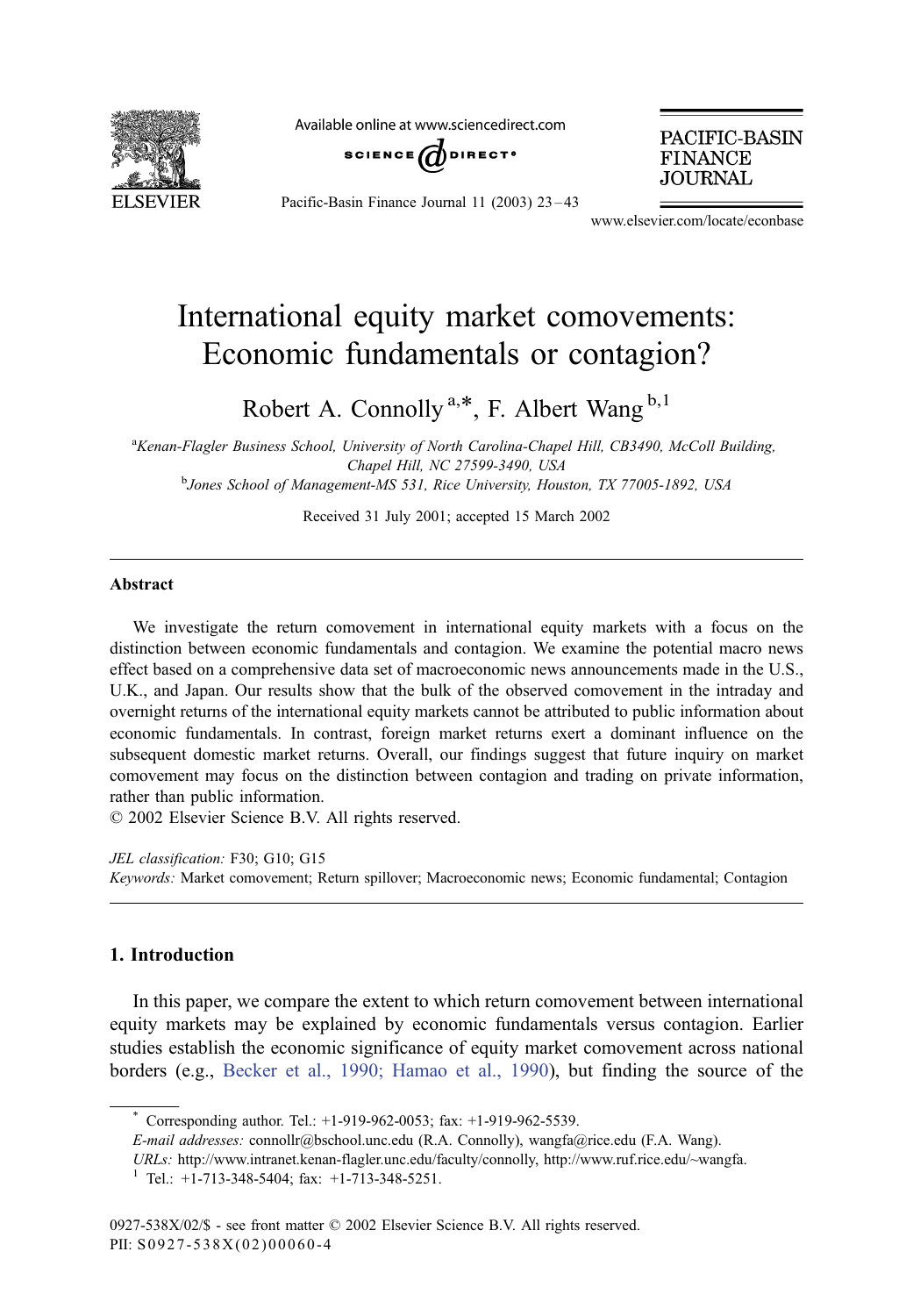comovement has been difficult for academics and practitioners. Understanding the determinants of the comovement has profound implications for international diversification, market integration/efficiency, and the cost of capital for multinational firms.

The traditional view stresses the role of common fundamental factors [\(Solnik, 1974a,b;](#page--1-0) Stulz, 1981; Adler and Dumas, 1983), but it is difficult to account for the large comovement around the globe in extreme circumstances often without apparent new information. [King and Wadhwani \(1990\)](#page--1-0) propose an alternative explanation for the market linkage. They argue that trading of stocks in one market per se affects stock prices in other markets, even if the source of the trading is purely noise. They call this the ''marketcontagion'' hypothesis.

To distinguish between the two competing explanations, economic fundamentals and contagion, we separate the influence of foreign markets on the domestic markets into two components: one that is driven primarily by economic fundamentals and the other by foreign market returns. Specifically, we examine the market comovement between the domestic intraday (and overnight) returns and foreign intraday returns for the U.S., U.K., and Japan, conditional on both the macroeconomic news announcements and the most recent foreign intraday returns. In a linear return-generating model, we measure the marginal effect of the foreign market returns and the macro news effect. If the foreign returns are redundant after controlling for the macroeconomic news announcements, then evidence for the contagion hypothesis is weaker. On the other hand, if the foreign returns do have a separate and substantial influence, then the evidence favoring the contagion hypothesis is stronger.

[King and Wadhwani \(1990\)](#page--1-0) argue that the return correlation between markets increases with the volatility in each market, and they interpret this as evidence supporting contagion hypothesis. [Karolyi and Stulz \(1996\)](#page--1-0) also find evidence consistent with this interpretation. On the other hand, [Ross \(1989\)](#page--1-0) argues that market volatility is related to the underlying information flow including public information. Public information flows may then be associated with higher volatility and more pronounced comovement, all in the context of a rational approach to asset pricing.

In this paper, we try to distinguish between these two views by examining the return comovement between market conditional on the volatility of foreign news in a nonlinear return-generating model. Using our approach, we gauge the extent to which return comovement changes as the volatility of the macro news varies. The contagion hypothesis implies that the return comovement should change very little after controlling for the volatility of public information. This model also captures the intuition of [McQueen and](#page--1-0) Roley (1993), who stress that macroeconomic news may have nonlinear effect on stock returns.

Our sample includes stock index returns and 14 different macroeconomic news announcements from U.S., U.K., and Japan for the period from January 1, 1985 to December 31, 1996. In the study, we mitigate the ''stale open quote problem'' in both the U.S. [\(Stoll and Whaley, 1988\)](#page--1-0) and Japanese markets [\(Hamao et al., 1990\)](#page--1-0) by choosing the ''opening'' price as the price index quoted at 10:00 am in each market. Furthermore, we account for the stylized volatility patterns using the [Glosten et al. \(1993\)](#page--1-0) asymmetric GARCH model and estimate both conditional mean and volatility equations simultaneously.